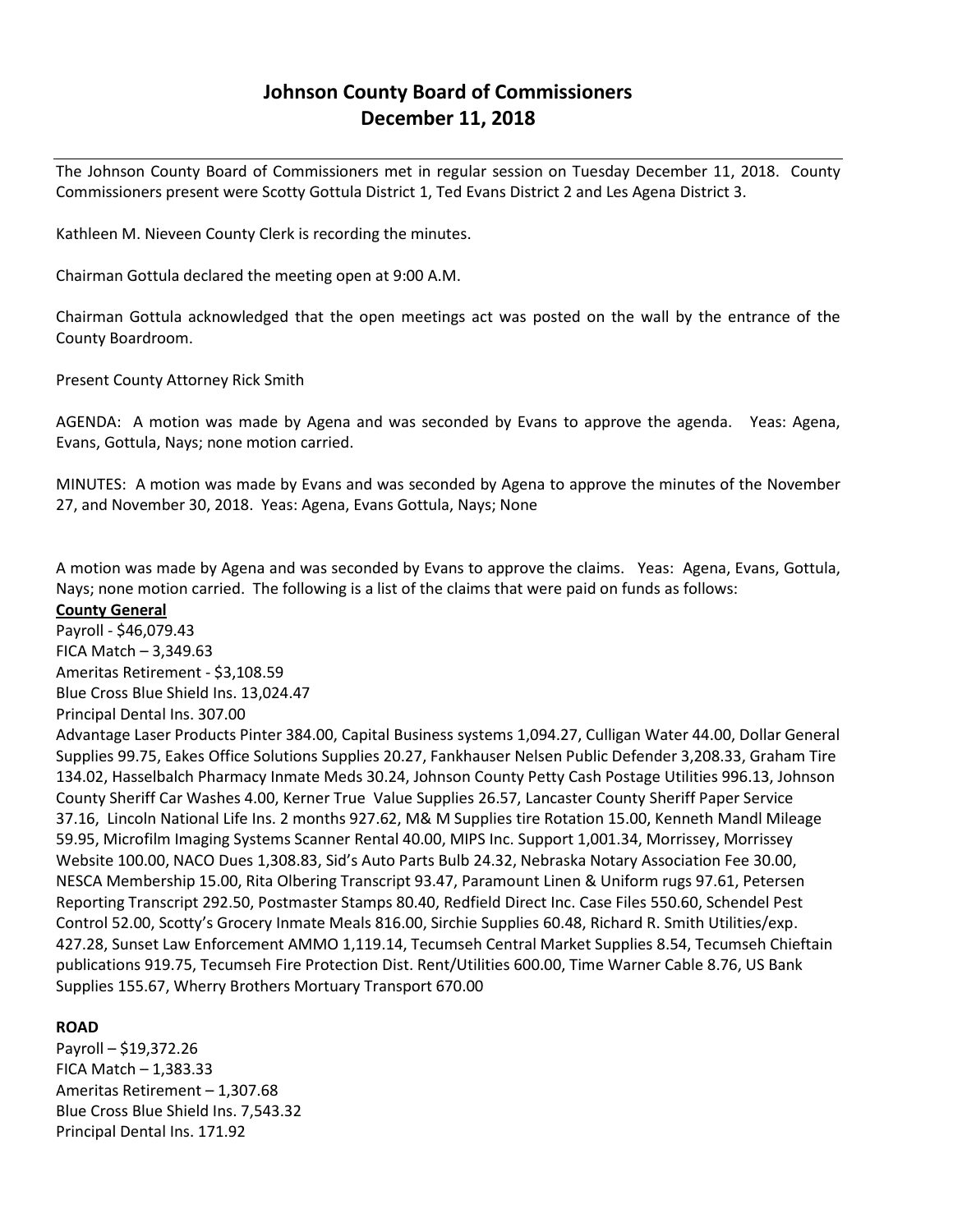Beatrice Fire Protection Inspection 532.38, Card Services Supplies 235.43, Eggers Brothers Inc. Parts 2,358.33, Field Ford Parts/Labor 302.50, G & G Oil Fuel 13,933.03, Gartner Transport Parts 173.99, Johnson County Petty Cash Utilities 331.46, Kerner True Value Supplies 94.54, Lincoln National Life Ins. 2 months 510.96, M& M Supply Co. Tires/Repairs 852.00, ME Collins Project C-49(220), 11,802.95, Martin Marietta Rock 49,265.21, Mellage Truck & Tractor Parts/Labor 3,250.18, Midwest Service & Sales Parts 4,115.30, NACO Registration 140.00, Nebraska Public Power Utilities 34.21, Paramount Linen & Uniform Rugs 23.67, Power plan Parts 1,054.15, Sapp Brothers DEF 1,114.65, Tecumseh Chieftain Publication 84.68, Topp's Small Engines Parts 36.00, US Cellular phone 77.70,

## **RECORD PRESERVATION FUND**

MIPS Inc. Reg. of Deeds 120.12

## **EMERGENCY MANAGEMENT FUND**

Nemaha County Sheriff GEO Com 673.65, Windstream Nebraska phone 2,279.96

A motion was made by Evans, and was seconded by Agena to approve Resolution No. 18-17 A Resolution ordering the following road be vacated and abandoned and that the public right-of way shall revert back to the adjacent landowner one half to each such landowner as follows: the South 33 feet of the Southwest onequarter of section 29 and the North 33 feet of the Northwest one-quarter of Section 32, all in Township 6 North, Range 11 East of the Sixth Principal Meridian, Johnson County, Nebraska Yeas: Evans, Agena, Gottula, Nays; none motion carried.

Highway Supt. Matt Schaardt informed the board that the NIRMA Assist Grant in the Amount of \$1,200.00 has been approved; this grant will be used for safety equipment.

Bridge Inspections all went good for the 62 bridges inspected with no closures.

The State sent down the contracts for Project No.RRX-NFG-49(48) Sterling Southeast BNSF Crossing and will be placed on the next agenda for approval. The county share of this project will be \$11,000.00.

A motion was made by Evans, and was seconded by Agena to go into closed session at 9:11 A.M. Yeas: Evans, Agena, Gottula, Nays; none motion carried.

The purpose of the closed session was to discuss personnel.

A motion was made by Evans, and was seconded by Agena to go out of closed session at 9:34 A.M. Yeas: Evans, Agena, Gottula, Nays; none motion carried.

A motion was made by Evans, and was seconded by Agena to authorize the transfer from Misc. General to the Election Commissioners function in the amount of \$5,293.41. Yeas: Evans, Agena, Gottula, Nays; none motion carried.

Discussion on the next regular meeting date since the next meeting is December 25<sup>th</sup> the board decided to move the meeting to December  $26<sup>th</sup>$  at 9:00 a.m.

The board discussed Christmas Eve. The board decided to close the courthouse at noon.

The board acknowledges the Clerk of the District court fee report for November, 2018.

The bill from O'Keefe Elevator was discussed. O'Keefe Elevator had sent us a bill for \$784.00 for the service call due to a power issue, after discussion everyone agreed that the maintenance price should be adjusted according to the terms of the agreement so the bill was cut in half and will be paid at the next meeting.